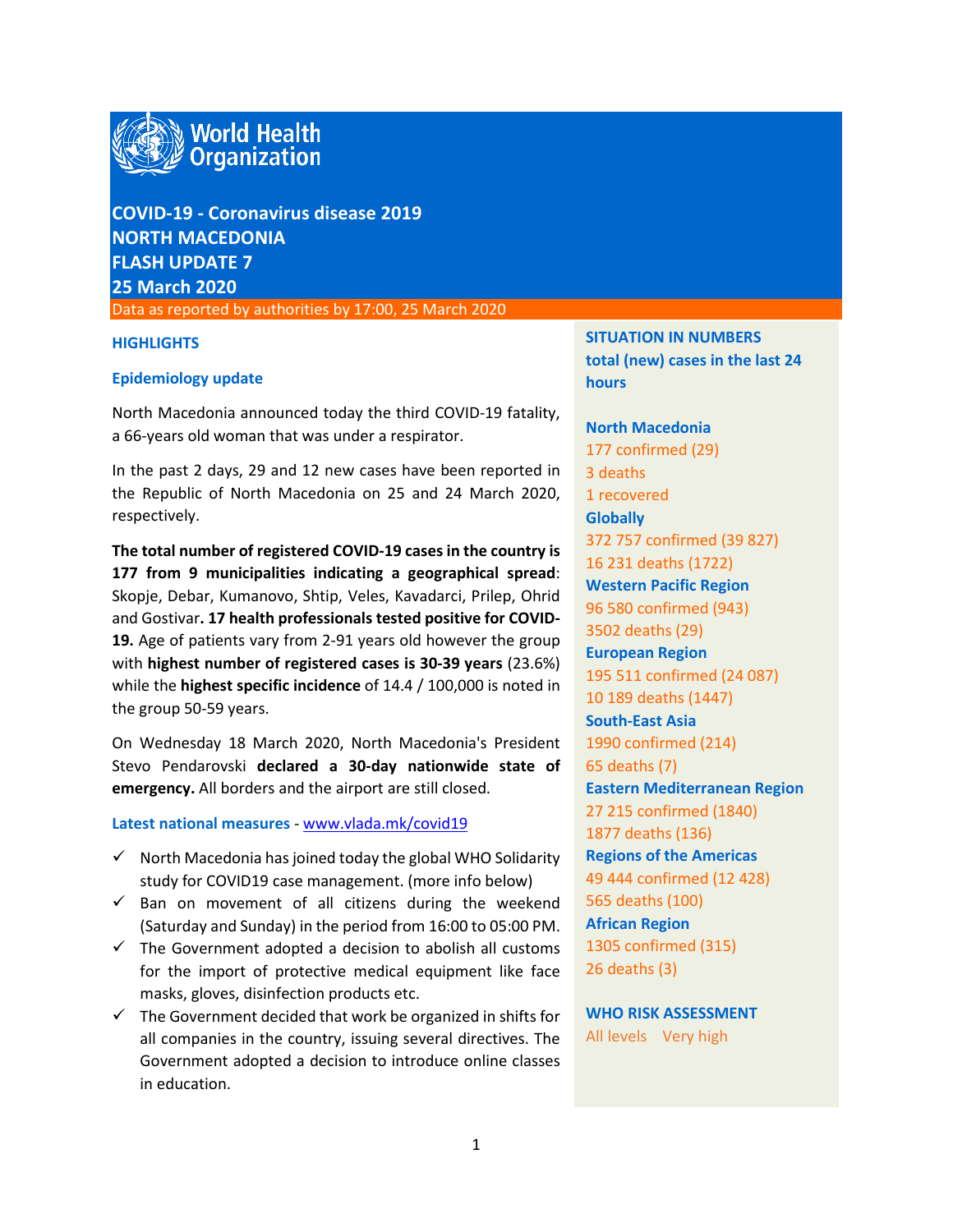- $\checkmark$  Additional restrictions on movement have been introduced in the municipality of Kumanovo.
- $\checkmark$  The Agency for Drugs and Medical Devices (MALMED) approved the combined treatment for COVID-19: Chloroquine and Azithromycin.
- $\checkmark$  The private health care institutions having intensive care and treatment units will provide services for COVID-19 patients under an agreement with health insurance fund.
- $\checkmark$  Mobile COVID-19 testing to be introduced to improve the access to testing services and to reach high risk communities.
- $\checkmark$  The Government reviewed and adopted the information related to the management of potentially COVID-19 contaminated medical waste, including the waste in quarantine and self-isolation sites.

# **SURVEILLANCE**



# **Figure 1. Municipalitiesin North Macedonia with reported confirmed cases of COVID-19, 25 March 2020**

<https://experience.arcgis.com/experience/685d0ace521648f8a5beeeee1b9125cd>

The disagregated data of the confirmed COVID-19 cases through 24 March 2020 could be accessed at the Institute of Public Health www.iph.mk/sostojba-so-covid-19-vo-severna-makedonija-i-svetot-23-3-2020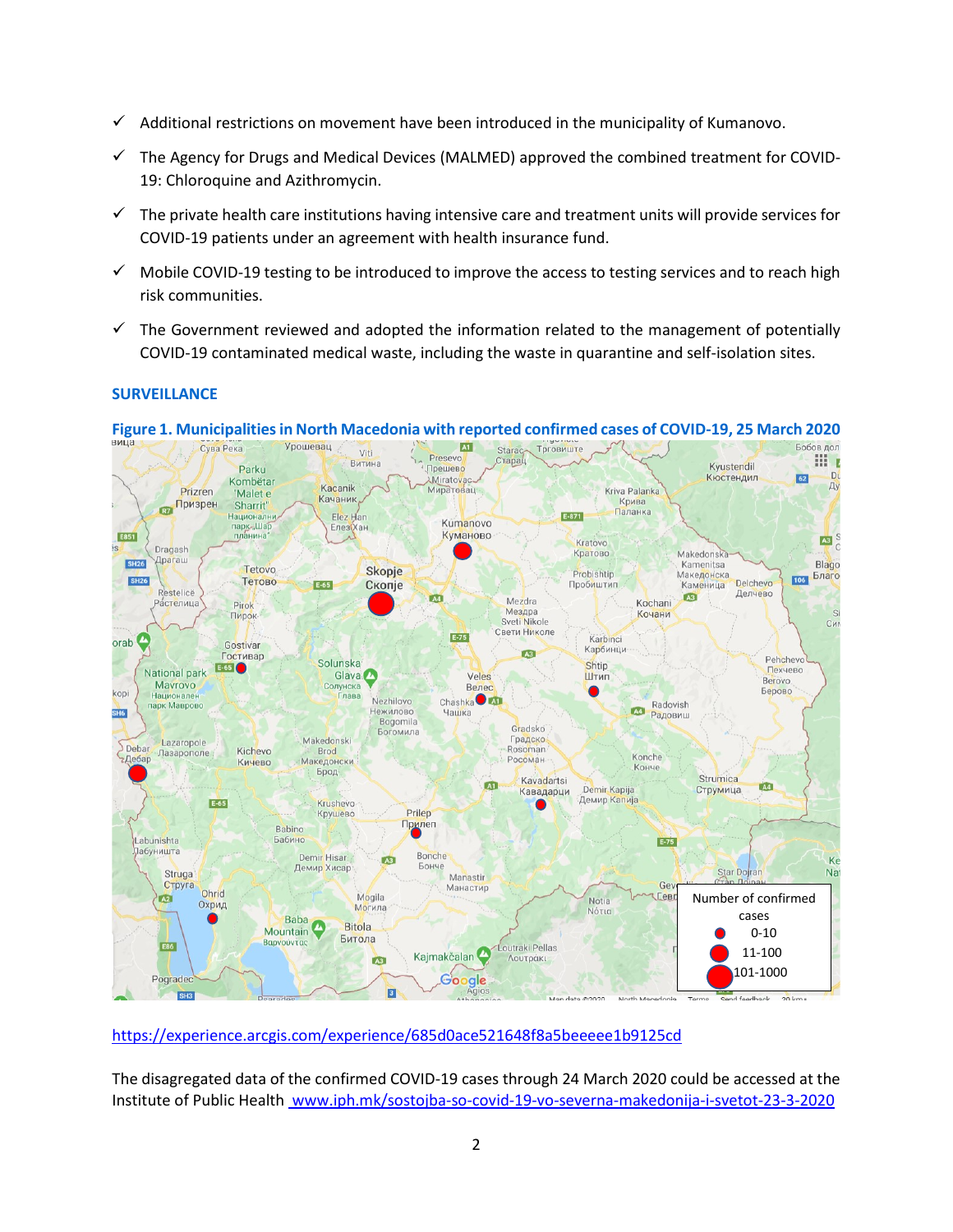# Risk Assessment of COVID-19 in North Macedonia according to geographical spread

The WHO risk assessment at the global and European level of COVID-19 further states that the risk is very high. In North Macedonia, the highest cumulative incidence per 100,000 population is registered in Debar with 144.7 followed by Skopje 17.5, and Shtip is 13.3 per 100.000 population.

According to the WHO risk categorization, it is estimated that:

- Debar is in Phase 4 (widespread community transmission).
- Skopje is in phase 4 (widespread community transmission).
- The rest of the Republic of Northern Macedonia is in phase 2 (sporadic cases).

# Coronavirus disease 2019 (COVID-2019), Europe

Based on the WHO and ECDC data as of 25 March 2020 10:00 CET, the WHO European Region accounts for almost 59% of the global burden. In Europe, Italy is leading top-6 with more than 69 000 cases (31%) of the total case count in the Region, followed by Spain (almost 40 000 cases), Germany (over 31 000 cases), France (over 22000 cases), Switzerland (almost 9000 cases), and the United Kingdom (over 8000 cases). Twelve more countries in the Region have reported over 1000 cases, including Austria, Belgium, Czech Republic, Denmark, Ireland, Israel, Luxembourg, the Netherlands, Norway, Portugal, Sweden and Turkey. Currently, 53 out of 55 IHR States Parties (>96%) in the Region have been reporting CoVID-19 cases. More than 73% of the global burden of COVID-19 deaths (16 362) have been reported in the European Region (11 987 deaths), with Italy and Spain reporting almost 80% of all deaths in Europe (6 820 deaths, 56.9% and 2 696 deaths, 22.5% respectively), followed by France (1100 deaths, 9.2%), United Kingdom (422 deaths, 3.5%), and Netherlands (276 deaths, 2.3%).

# **WHO ROLE AND ACTION in North Macedonia**

WHO is the lead UN agency for Health and main technical and health policy advisor to the government on COVID-19 containment and mitigation. **Western Balkan including North Macedonia is one of the priority countries for the WHO European Region. WHO works in coordination closely with other UN agencies as per the UN reform.** 

Technical support, guidance and assistance are provided through the WHO Country Office from all levels of the Organization. There is abundance of technical guidance WHO has developed in all areas of work: we are supporting the country to develop technical plans and implement priority interventions in the framework of a strong nation-wide strategic response.

WHO Globally is informing the public through [daily situation reports](https://www.who.int/emergencies/diseases/novel-coronavirus-2019/situation-reports/) and dashboards displaying real-time data: [WHO Health Emergency dashboard;](https://extranet.who.int/publicemergency) WHO COVID-19 situation dashboard in European [Region.](http://who.maps.arcgis.com/apps/opsdashboard/index.html#/ead3c6475654481ca51c248d52ab9c61)

**WHO action in COVID-19 outbreak in North Macedonia is to limit virus spread, protect health and the health workers at the frontline, preserve the health care system capacity and its sustainability to respond.** 

COVID-19 could be regarded as an opportunity to upscale and accelerate the implementation of the **IHR Core Capacities**. Based on the Joint External Evaluation that was carried out in 2019 some areas require immediate strengthening: develop and implement a national IPC program and strategy for healthcare associated infections and strengthen biosafety and biosecurity.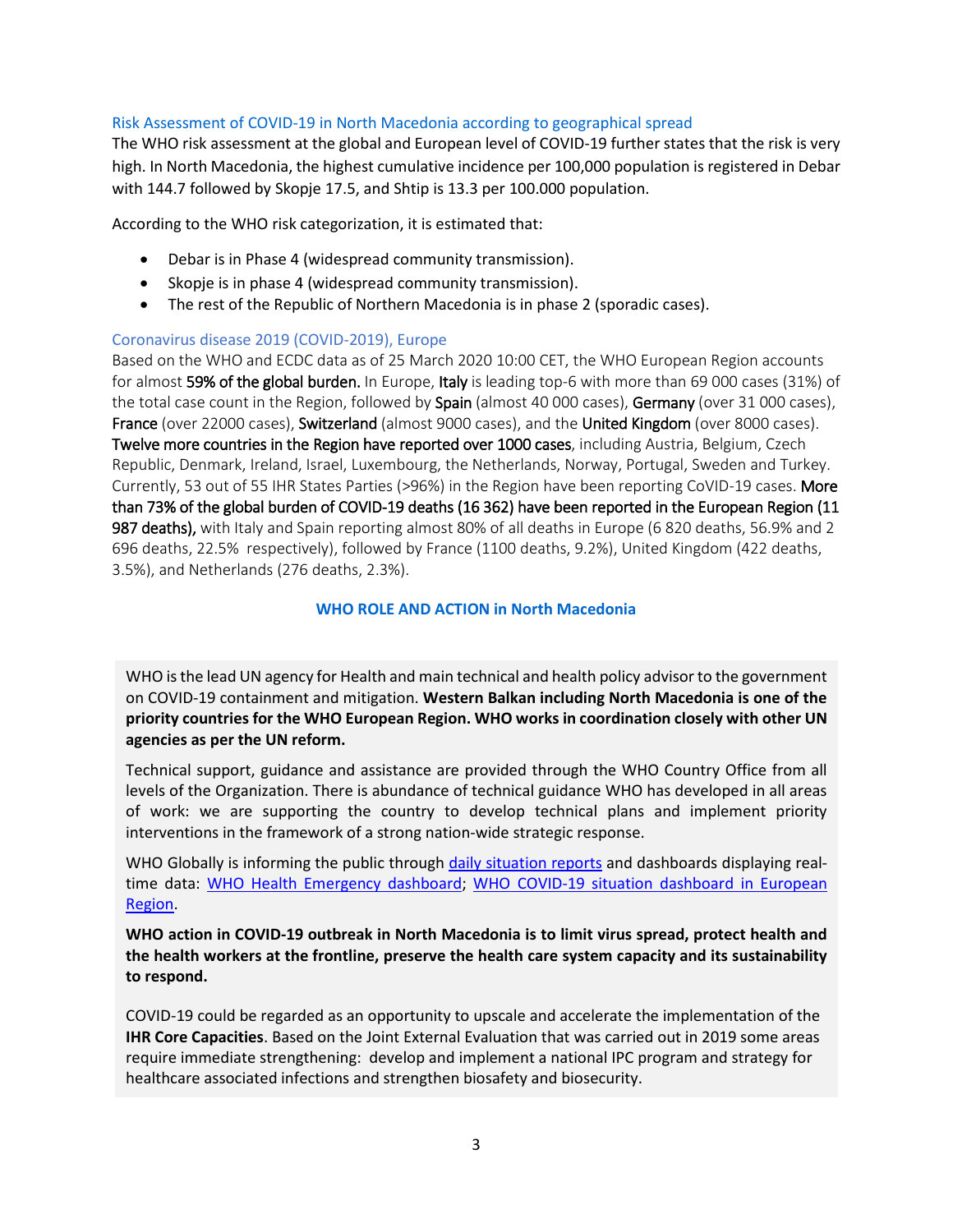- $\checkmark$  North Macedonia has joined today the WHO SOLIDARITY Trial which is a large, international study designed to generate robust data needed to show which treatments are the most effective. The trial provides simplified procedures to enable even hospitals that have been overloaded to participate. Several countries from all corners of the globe have already confirmed participation. (Argentina, Bahrain, Canada, France, Iran, Norway, South Africa, Spain, Switzerland and Thailand). The trial uses an adaptive design, with five initial arms: 1) the usual care that is provided to the patients in the country; 2) Remdesivir 3) Lopinavir/Ritonavir; 4) Lopinavir/Ritonavir with interferon beta and 5) includes chloroquine.
- The **online WHO training course** for COVID-19 for health care and infection control and protection (IPC) is now available in Macedonian Language on the WHO learning platform for Health workers. <https://openwho.org/> . UNFPA and WHO are working now on producing the Albanian Language version.
- **WHO has helped MOH preparing list of critical needs of protective supplies** and testing kits for the next three months for the health sector and coordinating with partners the support of the identified needs – **and coordinated through the office of the deputy prime minister for European affairs, Minister Bujar Osmani.**
- $\checkmark$  The **country strategic preparedness and response plan and** Contingency Plan for COVID 19 is adjusted to accommodate **2000 patients taking into consideration the capacity of treatment in the country.** The plan provides strategic interventions in line with 8 pillars.
- New WHO Global Campaign "**Pass the message: Five steps to kicking out coronavirus"** with FIFA [https://www.who.int/news-room/detail/23-03-2020-pass-the-message-five-steps-to-kicking-out](https://www.who.int/news-room/detail/23-03-2020-pass-the-message-five-steps-to-kicking-out-coronavirus)**[coronavirus](https://www.who.int/news-room/detail/23-03-2020-pass-the-message-five-steps-to-kicking-out-coronavirus)**



# **WHO EUROPE SITE FOR COVID19**

[Visit our COVID-19 website](https://who.us4.list-manage.com/track/click?u=bb832ff4c9f8efad547ffcf69&id=56c0d4be06&e=697570a155)  [for daily updates on the](https://who.us4.list-manage.com/track/click?u=bb832ff4c9f8efad547ffcf69&id=56c0d4be06&e=697570a155)  [situation and WHO's](https://who.us4.list-manage.com/track/click?u=bb832ff4c9f8efad547ffcf69&id=56c0d4be06&e=697570a155)  [response.](https://who.us4.list-manage.com/track/click?u=bb832ff4c9f8efad547ffcf69&id=56c0d4be06&e=697570a155)

**[Subscribe to COVID-19](https://who.us4.list-manage.com/track/click?u=bb832ff4c9f8efad547ffcf69&id=8b22085158&e=697570a155)  [newsletter](https://who.us4.list-manage.com/track/click?u=bb832ff4c9f8efad547ffcf69&id=8b22085158&e=697570a155)**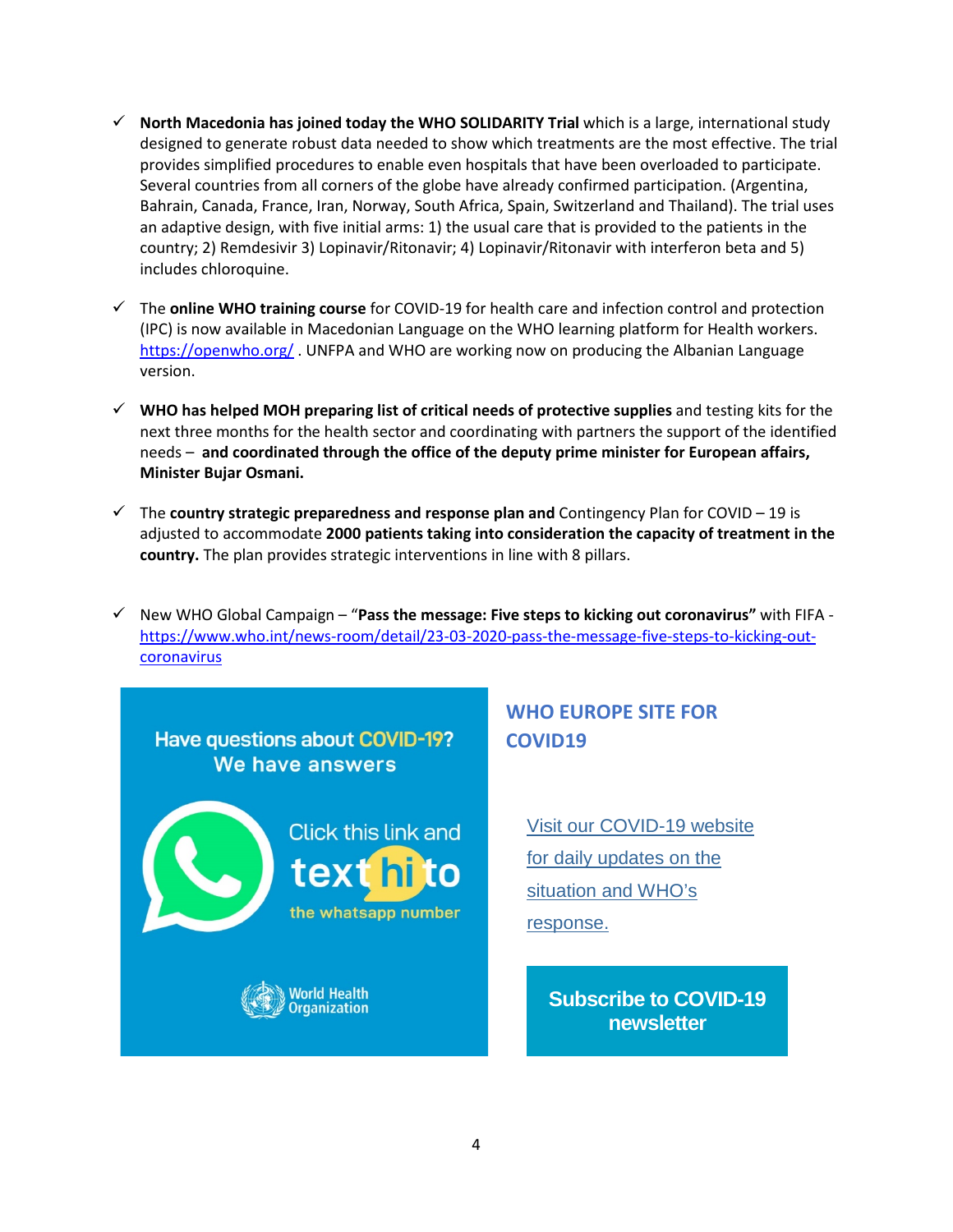### **NEW GOVERNMENT MEASURES ON 20 MARCH 2020**

North Macedonia mobilized an all-of-government action to fight this new coronavirus, including scaling up emergency response mechanisms in all sectors. We have seen recently a positive society response and compliance as well as more trust in the government protective measures and instructions for social distancing. MOH has started a vigorous risk communication campaign in social media, on TV and other. Actions and readjustments of measures are continuous and monitoring of the situation is ongoing on daily basis. On the health front, the country is working hard now to ensure its hospitalization surge capacity with the necessary personnel are in place in case of larger communitybased transmission.

The Steering committee was formed as governmental body for coordination and management within a national crisis management system composed of: Ministers of: Interior, Health, Transport and Communications, Defense, Foreign Affairs and the Head of the Assessment Group are also meeting ad hoc with the Minister of Health and the Operational Committee for decision making on highest level.

Ministry of Health is coordinating the response through its responsible expert committees:

- 1. Infectious diseases commission as a technical expertise to MOH
	- 2. IHR multisectoral commission
	- 3. Operational Committee Task Force for COVID-19

**The country is in declared national emergency Announced by the President of the Republic on 18 March 2020 for one month.** 

- $\checkmark$  Additional restrictions on movement is introduced for the week end across country from 16:00 05:00 every day.
- $\checkmark$  In the municipality of Kumanovo:
	- All public transport to and inside the city of Kumanovo is stopped.
	- All shops inside malls, except food stores and supermarkets are closed in the city.
	- The Government recommended manufacturers and trade markets on the territory of Kumanovo that have large production and sales capacities to adjust their operations or to completely shut down. This recommendation follows the Government's decision to completely shut down the local and intercity public transport on the territory of Kumanovo which might result in reduced number of employees.
- $\checkmark$  The private health care institutions having intensive care and treatment units will provide such services for COVID-19 patients. For this purpose, the HIF will conclude agreements with these institutions, which will determine the scope and type of services that these private health care institutions will be providing for the duration of the state of emergency.
- $\checkmark$  The Government adopted a recommendation for organization of work in shifts for all companies in the country, issuing several directives:
	- The number of employees in a certain facility should be limited so there is distance between each of them of at least 1.5 metres
	- Employees should be provided with protective and disinfection equipment
	- Working premises to be disinfected at least once a week
	- Employees from different departments should avoid physical contact with each other as much as possible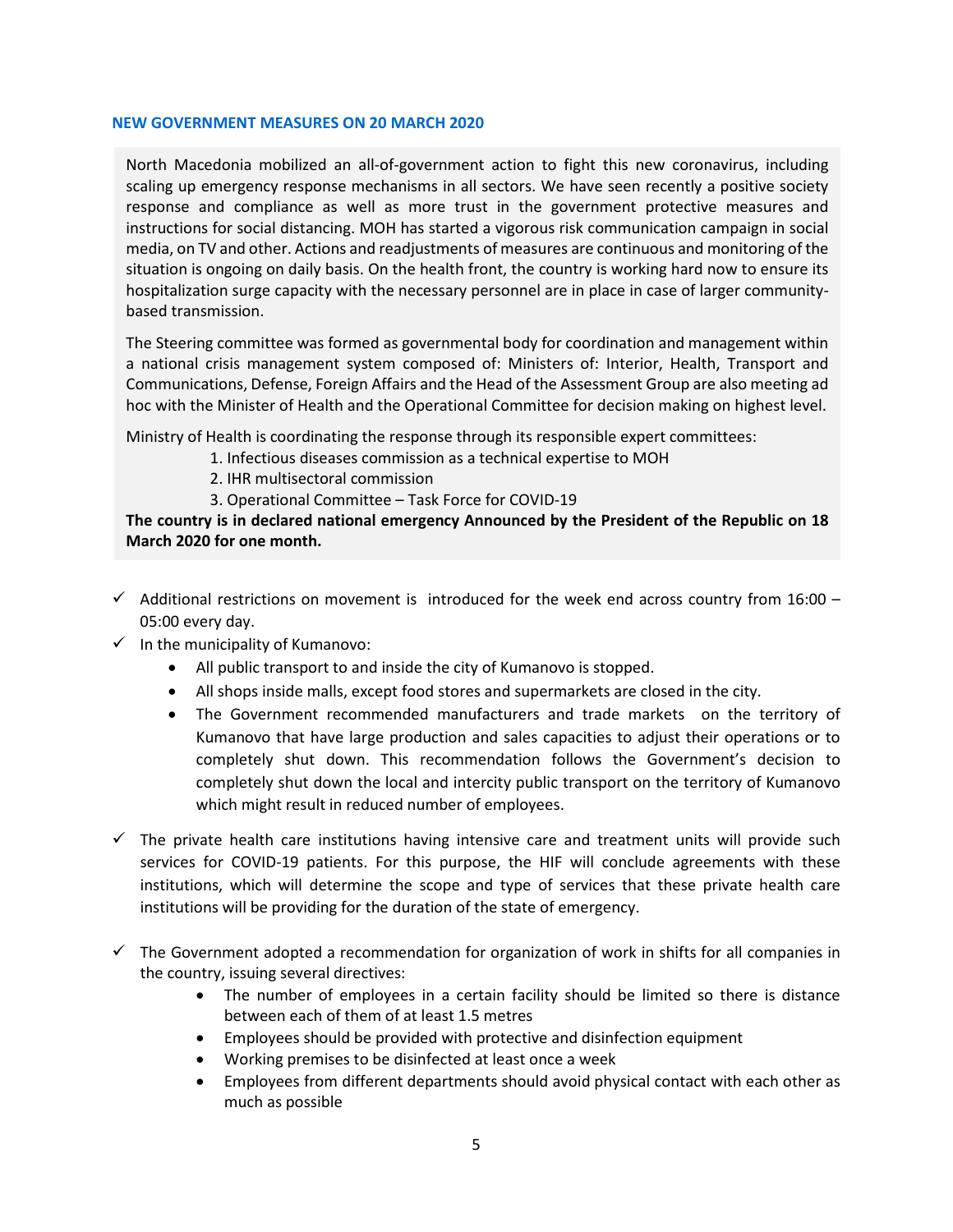- All meetings to be conducted via telephone, video-link or e-mail
- In case some of the employees has been in contact with a person tested positive for COVID-19, they must be put in 14-day isolation at once.
- $\checkmark$  The Government adopted a decision regarding teaching and assessment in primary, secondary and higher education i.e. the Government has ordered schools and faculties to find ways to teach, test and evaluate pupils and students online via video conferencing platforms, e-mails or other electronic data exchange systems.

# **COVID-19 UN AND PARTNER COORDINATION**

- $\checkmark$  WHO contributes to the efforts the UN in the country to make sure that timely procurement takes place and also supports newly set UN coordination mechanism for the COVID19, where UN RC takes the lead in order to streamline joint response efforts to the COVID-19 and provide support to the people and government of North Macedonia as effectively as possible, in collaboration with the two DPMs, Mila Carovska and Bujar Osmani.
- $\checkmark$  Deputy Prime Minister in charge of European Affairs Bujar Osmani in a letter to the European Commissioner for Crisis Management Janez Lenercic called for the activation of the European Civil Protection Mechanism for the Republic of North Macedonia: in view of expected growing number of patients in the country, in the coming period, the country will need additional medical supplies, materials and equipment for appropriate outreach activities. According to the Secretariat for European Affairs, the Republic of North Macedonia is a member of the European Civil Protection Mechanism, from which, in 2016, it used assistance during the floods in the Skopje region. Minister Dimitrov stated that reallocation of EU IPA funds to fight coronavirus is required.
- $\checkmark$  Prime Minister Oliver Spasovski and the Deputy Prime Minister for European Affairs Bujar Osmani announced that the initial EU aid for tackling coronavirus is expected in a few days, and it would amount to 40-70 million euros which will be activated at different stages for the health system and for the economy.

# **GAPS/NEEDS AND CHALLENGES**

**The most important priority at this point and in the next 3 months is to ensure that the health system can cope with increasing numbers of cases needing intensive management and also protecting the health care workers.**

 **Critical needs**: Laboratory Kits and reagents; Personal Protective Equipment (PPE); Mechanical Ventilators/Respirators (respirators from operating rooms are not adapted to need of respiratory diseases and cannot be used for the ICU) ; intensifying risk communication;

# **Challenges:**

- **Protecting health care workers whether those working in the COVID-19 designated facilities** or elsewhere countrywide because of the community transmission.
- **Procurement : Access to local or international supplies and mainly respirators for the critical** needs identified because of international shortages.
- **Shortage in health workforce if the situation progresses**
- **Ensuring sustainability of the health facilities and health care during and after the crisis.**
- **EXECOMMUNITY SUPPORT AND OUT ACTIVALLY COMMUNITY COMMUNITY**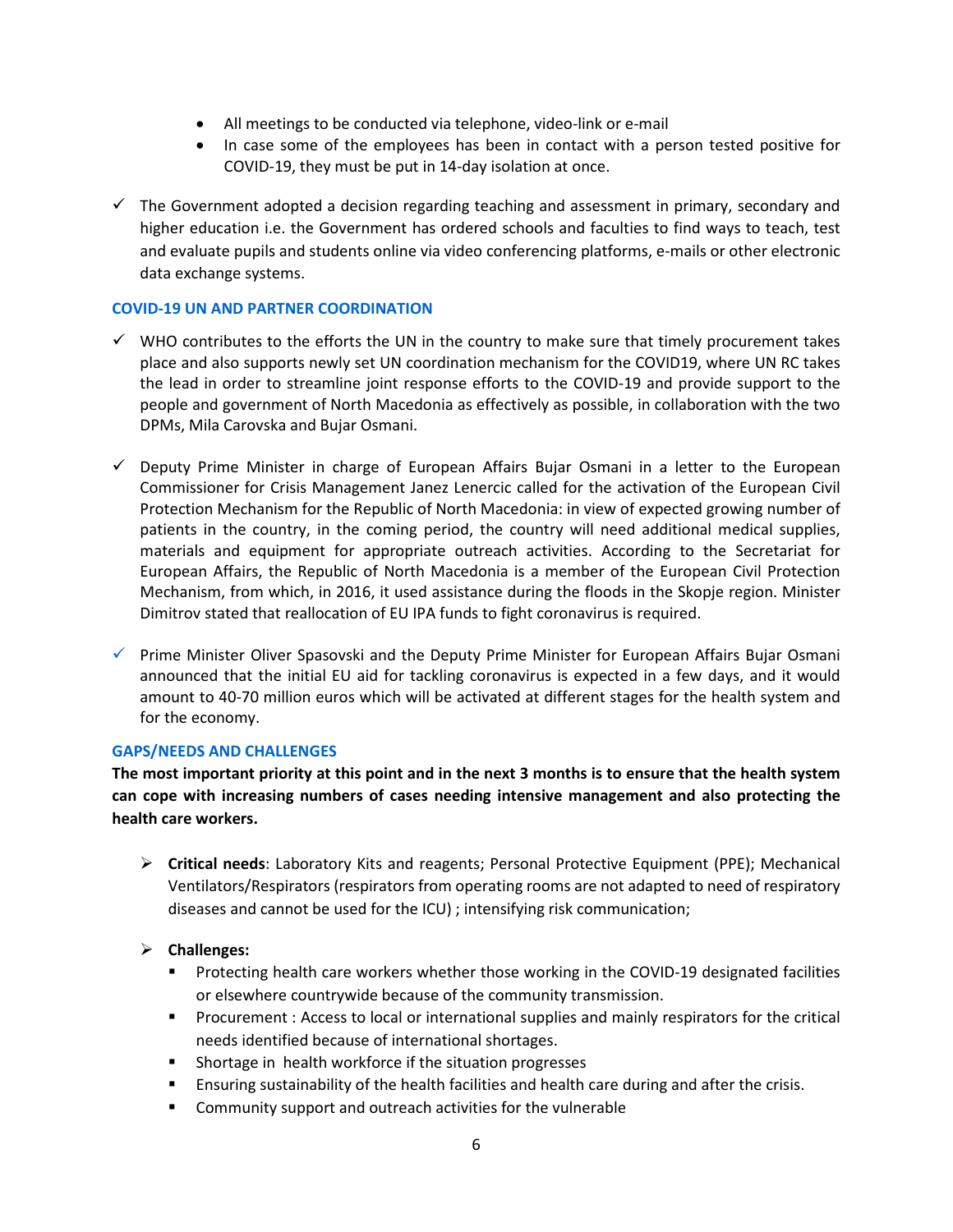- **E** Ensuring continuity of treatment and access to regular health care for all citizens including the vulnerable groups with other diseases and pathologies.
- **ISOLATE:** Isolation and mental health support to the elderly and disabled.
- **Compliance of the citizens to instructions of the government and self-isolation.**

### **IMPORTANT WHO GUIDANCE**

**-** Detention centers

guidance on Preparedness, prevention and control of COVID-19 in prisons and places of detention. [http://www.euro.who.int/en/health-topics/health-](http://www.euro.who.int/en/health-topics/health-emergencies/pages/news/news/2020/03/preventing-covid-19-outbreak-in-prisons-a-challenging-but-essential-task-for-authorities)

[emergencies/pages/news/news/2020/03/preventing-covid-19-outbreak-in-prisons-a-challenging-but](http://www.euro.who.int/en/health-topics/health-emergencies/pages/news/news/2020/03/preventing-covid-19-outbreak-in-prisons-a-challenging-but-essential-task-for-authorities)[essential-task-for-authorities](http://www.euro.who.int/en/health-topics/health-emergencies/pages/news/news/2020/03/preventing-covid-19-outbreak-in-prisons-a-challenging-but-essential-task-for-authorities)

- Immunization

Guidance document on immunization services during COVID-19 pandemic:

[http://www.euro.who.int/en/health-topics/health-emergencies/coronavirus-covid-19/novel-](http://www.euro.who.int/en/health-topics/health-emergencies/coronavirus-covid-19/novel-coronavirus-2019-ncov-technical-guidance/coronavirus-disease-covid-19-outbreak-technical-guidance-europe/_recache)

[coronavirus-2019-ncov-technical-guidance/coronavirus-disease-covid-19-outbreak-technical-guidance](http://www.euro.who.int/en/health-topics/health-emergencies/coronavirus-covid-19/novel-coronavirus-2019-ncov-technical-guidance/coronavirus-disease-covid-19-outbreak-technical-guidance-europe/_recache)europe/ recache and here

[http://www.euro.who.int/en/health-topics/communicable-diseases/rotavirus/publications/\\_recache](http://www.euro.who.int/en/health-topics/communicable-diseases/rotavirus/publications/_recache)

- [How to stay physically active during](https://who.us4.list-manage.com/track/click?u=bb832ff4c9f8efad547ffcf69&id=d8f622e0c3&e=697570a155) COVID-19 self-quarantine

**-** [Q&A on COVID-19, pregnancy, childbirth and breastfeeding](https://who.us4.list-manage.com/track/click?u=bb832ff4c9f8efad547ffcf69&id=ed4e4a1bae&e=697570a155)

### **HOW TO ACCESS INFORMATION FROM THE GOVERNMENT AND LATEST OFFICIAL MEASURES?**

All Government information and measures are now organized in english at the governement website: <https://vlada.mk/node/20488?ln=en-gb>and [www.vlada.mk/covid19](http://www.vlada.mk/covid19)

### **IMPORTANT NUMBERS NORTH MACEDONIA**

The Call Center (0800 002 03) for questions related to COVID-19 is functional as of 21 March 2020 in the Primary Health Care Center Skopje.

| Call Center for questions related to COVID-19  | 0800 002 03 |
|------------------------------------------------|-------------|
| <b>COVID-19 general information</b>            |             |
| "Alo Doctor" Call Center                       | 02 15 123   |
| In case of symptoms and asymptomatic travelers |             |
| <b>CPH Bitola</b>                              | 071 261 330 |
| <b>CPH Veles</b>                               | 071 219 278 |
| CPH Gevgelija                                  | 078 545 444 |
| CPH Kochani                                    | 071 373 913 |
| <b>CPH Kumanovo</b>                            | 070 215 851 |
| CPH Ohrid                                      | 070 723 029 |
| <b>CPH Prilep</b>                              | 076 475 747 |
| CPH Skopje                                     | 071 289 614 |
| <b>CPH Strumica</b>                            | 072 235 543 |
| CPH Tetovo                                     | 075 240 464 |
| <b>RU Gostivar</b>                             | 076 365 161 |